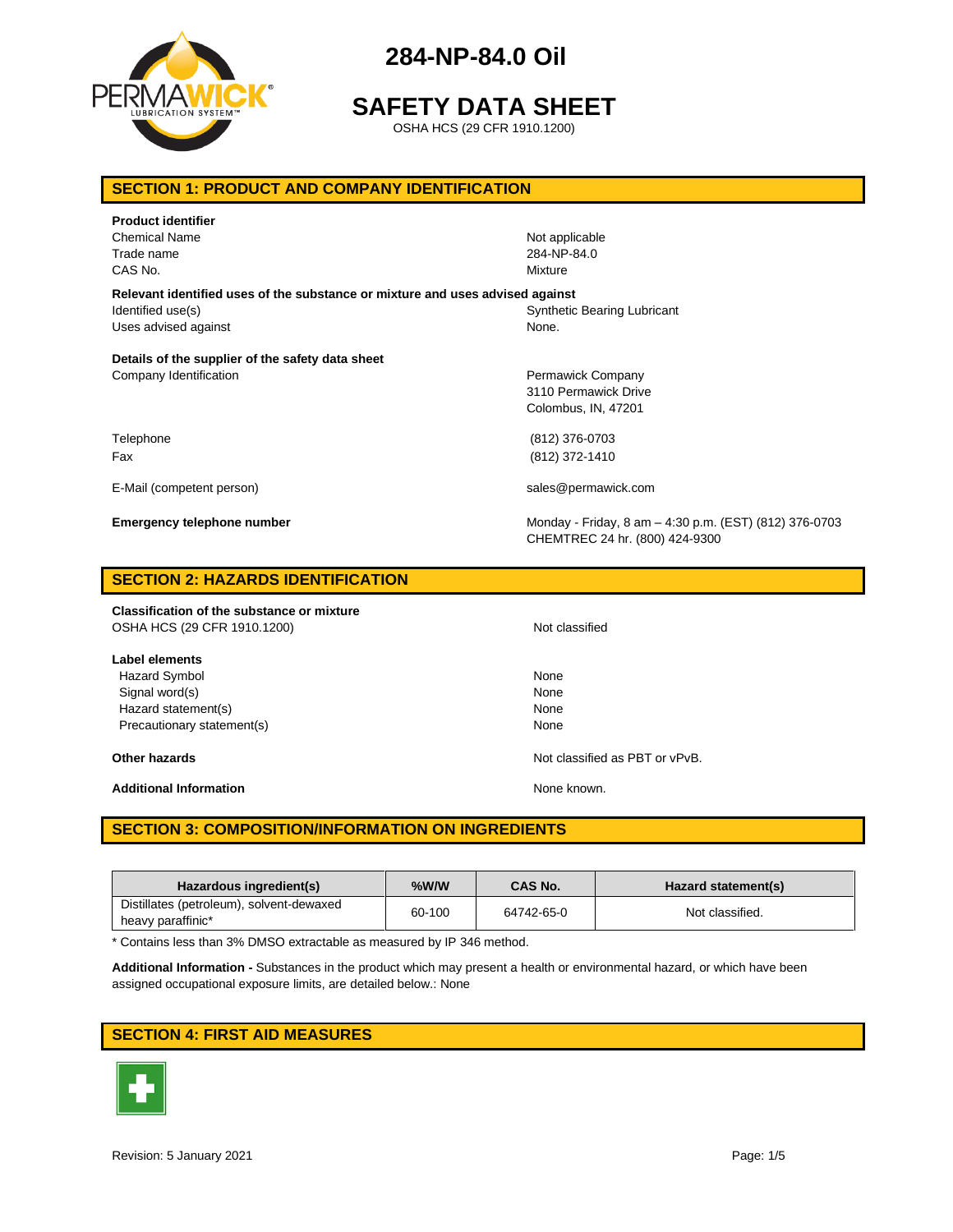| Description of first aid measures                                             |                                                                                            |
|-------------------------------------------------------------------------------|--------------------------------------------------------------------------------------------|
| Inhalation                                                                    | Unlikely to be required but if necessary treat symptomatically.                            |
| <b>Skin Contact</b>                                                           | Wash affected skin with soap and water.                                                    |
| Eve Contact                                                                   | Eyes should be washed with plenty of water. If symptoms occur obtain<br>medical attention. |
| Ingestion                                                                     | Unlikely to be required but if necessary treat symptomatically.                            |
| Most important symptoms and effects, both acute<br>and delayed                | None                                                                                       |
| Indication of the immediate medical attention and<br>special treatment needed | None                                                                                       |

| <b>SECTION 5: FIRE-FIGHTING MEASURES</b>                         |                                                                                                             |
|------------------------------------------------------------------|-------------------------------------------------------------------------------------------------------------|
| Extinguishing media                                              |                                                                                                             |
| -Suitable Extinguishing Media<br>-Unsuitable Extinguishing Media | Extinguish with waterspray, dry chemical, sand or carbon dioxide.<br>None anticipated.                      |
| Special hazards arising from the substance or mixture            | This product may give rise to hazardous fumes in a fire.                                                    |
| Advice for fire-fighters                                         | A self contained breathing apparatus and suitable protective clothing<br>should be worn in fire conditions. |

## **SECTION 6: ACCIDENTAL RELEASE MEASURES**

| Personal precautions, protective equipment and<br>emergency procedures | Not normally required                                                                                                                           |
|------------------------------------------------------------------------|-------------------------------------------------------------------------------------------------------------------------------------------------|
| <b>Environmental precautions</b>                                       | Use appropriate container to avoid environmental contamination.                                                                                 |
| Methods and material for containment and cleaning up                   | Contain and cover spilled substance with dry sand or earth or other<br>suitable dry material. Transfer to a container for disposal or recovery. |
| Reference to other sections                                            | None                                                                                                                                            |
| <b>Additional Information</b>                                          | None                                                                                                                                            |

| <b>SECTION 7: HANDLING AND STORAGE</b> |  |
|----------------------------------------|--|
|----------------------------------------|--|

| Precautions for safe handling                                | None                                                   |  |
|--------------------------------------------------------------|--------------------------------------------------------|--|
| Conditions for safe storage, including any incompatibilities |                                                        |  |
| -Storage Temperature<br>-Incompatible materials              | Store at room temperature.<br>Strong oxidising agents. |  |
| Specific end use(s)                                          | Lubricating agent                                      |  |

## **SECTION 8: EXPOSURE CONTROLS/PERSONAL PROTECTION**

**Control parameters**

**Occupational Exposure Limits**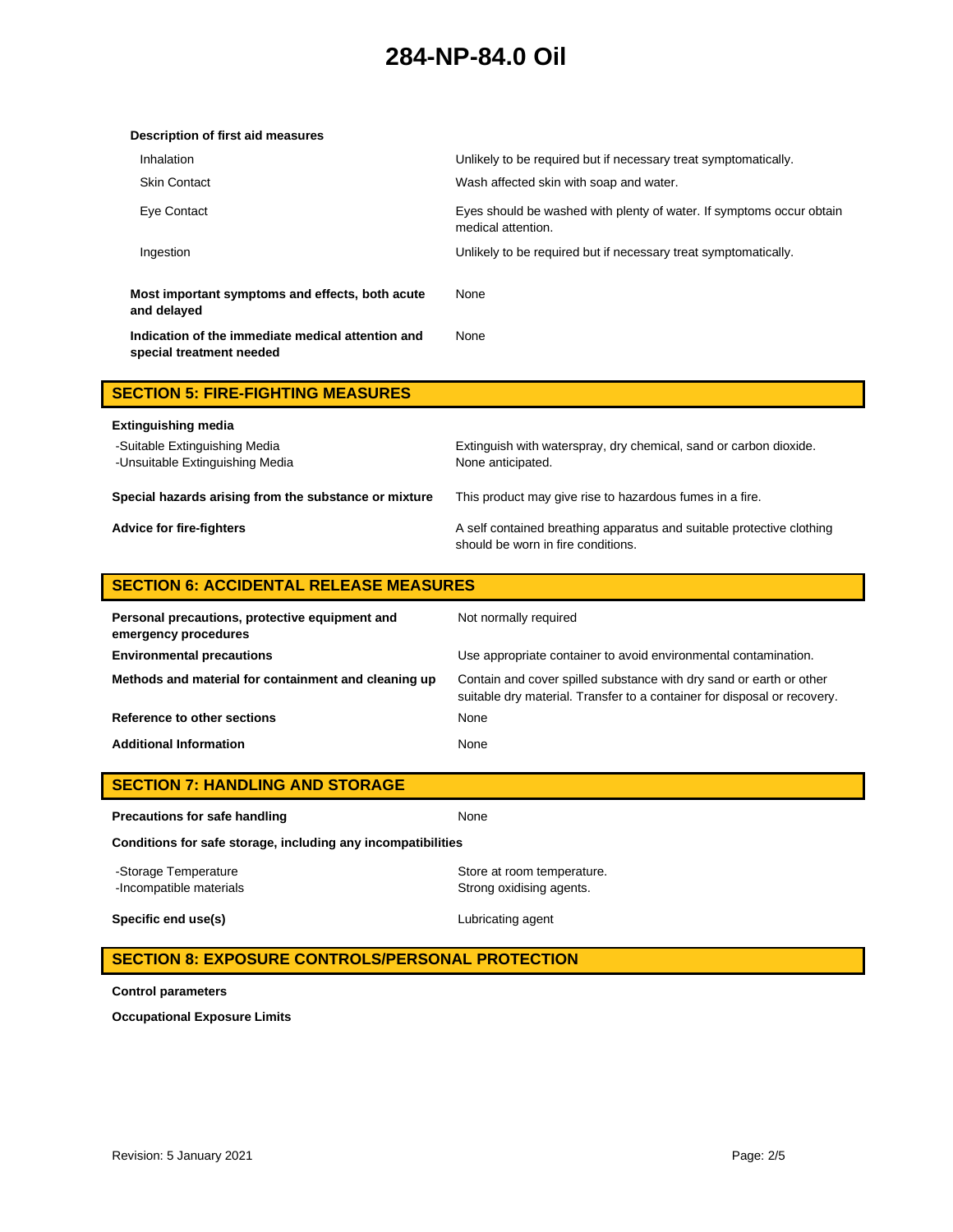|                                          |         |            | LTEL (8 hr TWA ppm)    |                        | STEL (ppm)         |       |
|------------------------------------------|---------|------------|------------------------|------------------------|--------------------|-------|
| <b>SUBSTANCE.</b>                        | CAS No. | PEL (OSHA) | <b>TLV (ACGIH)</b>     | PEL (OSHA)             | <b>TLV (ACGIH)</b> | Note: |
| None                                     | ----    | ----       | ----                   | ----                   | ----               |       |
| Recommended monitoring method            |         |            | None                   |                        |                    |       |
| <b>Exposure controls</b>                 |         |            |                        |                        |                    |       |
| Appropriate engineering controls         |         |            | Not normally required. |                        |                    |       |
| Personal protection equipment            |         |            |                        |                        |                    |       |
| Eye/face protection                      |         |            | Safety spectacles.     |                        |                    |       |
|                                          |         |            |                        |                        |                    |       |
| Skin protection (Hand protection/ Other) |         |            | Not normally required. |                        |                    |       |
| Respiratory protection                   |         |            | Not normally required. |                        |                    |       |
| Thermal hazards                          |         |            |                        | Not normally required. |                    |       |
| <b>Environmental Exposure Controls</b>   |         |            |                        | Not normally required. |                    |       |

## **SECTION 9: PHYSICAL AND CHEMICAL PROPERTIES**

### **Information on basic physical and chemical properties**

| Appearance                                       | Granular   |
|--------------------------------------------------|------------|
| Colour                                           | Gray-Bro   |
| Odour                                            | Fuel oil-l |
| Odour Threshold (ppm)                            | Not avail  |
| pH (Value)                                       | Not avail  |
| Melting Point (°C) / Freezing Point (°C)         | Not avail  |
| Boiling point/boiling range (°C):                | Not avail  |
| Flash Point (°C)                                 | 213 [Cle   |
| Evaporation rate                                 | Not avail  |
| Flammability (solid, gas)                        | Not avail  |
| Explosive limit ranges                           | Not avail  |
| Vapour Pressure (Pascal)                         | Not avail  |
| Vapour Density (Air=1)                           | Not avail  |
| Density (g/ml) Base Oil                          | 0.87       |
| Solubility (Water)                               | Negligibl  |
| Solubility (Other)                               | Not avail  |
| Partition Coefficient (n-Octanol/water)          | Not avail  |
| Auto Ignition Temperature (°C)                   | Not avail  |
| Decomposition Temperature (°C)                   | Not avail  |
| Kinematic Viscosity (cSt) $@$ 40 $°C$ (Base oil) | 79         |
| <b>Explosive properties</b>                      | Not explo  |
| Oxidising properties                             | Not oxidi  |

Gray-Brown Fuel oil-like. Not available Not available Not available Not available 213 [Clevland Open cup] Not available Not available Not available Not available Not available Negligible. Not available Not available Not available Not available<br>79 Not explosive. Not oxidising.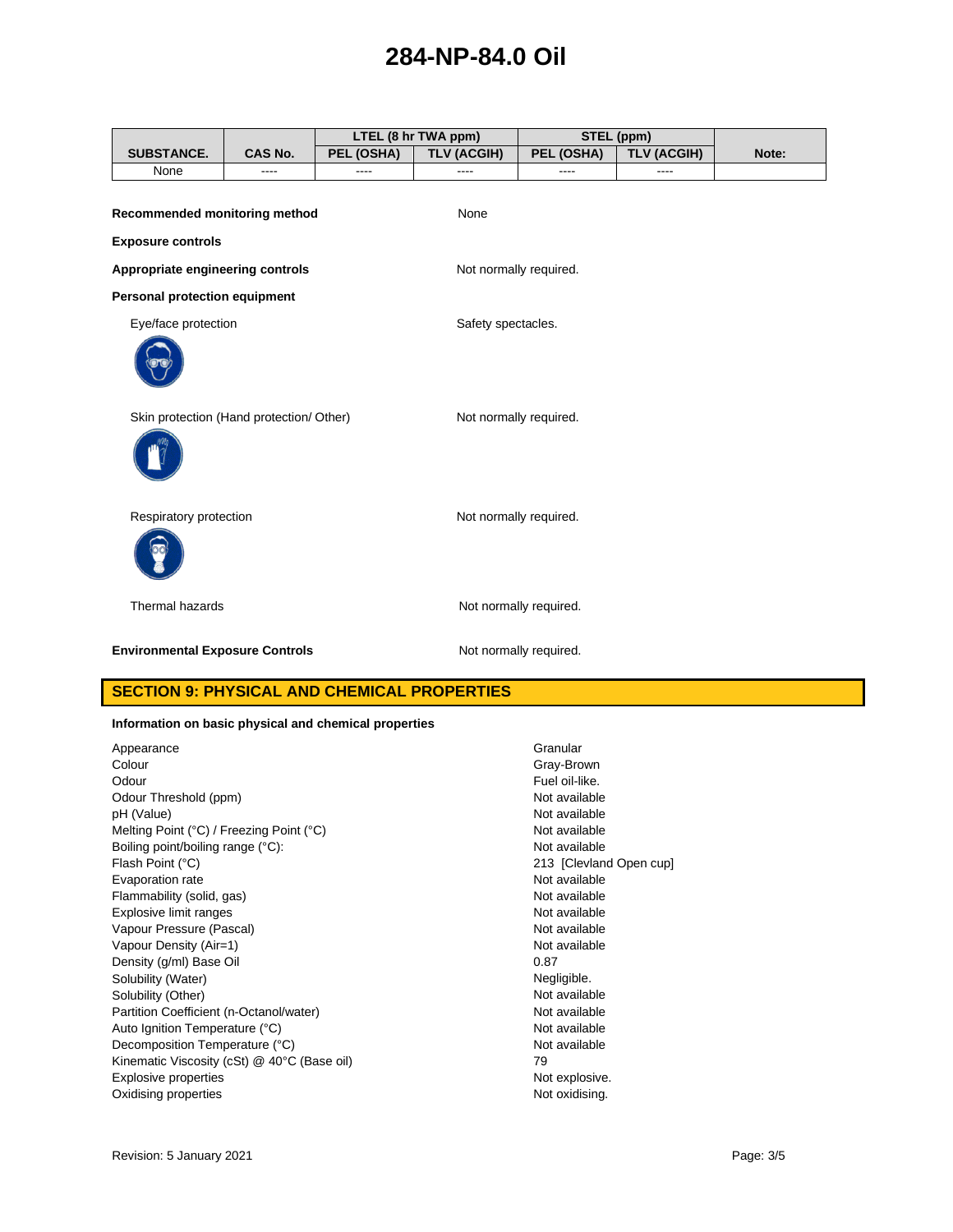### **Other information** Not available

## **SECTION 10: STABILITY AND REACTIVITY**

**Chemical stability** Stable.

**Possibility of hazardous reactions None anticipated.** None anticipated.

**Conditions to avoid Incompatible materials**

**Hazardous Decomposition Product(s)** Carbon monoxide, Carbon dioxide

#### **Reactivity Reactivity Reactivity Stable under normal conditions.**

None

**Oxidizers** 

components thereof as known or suspected carcinogen.

## **SECTION 11: TOXICOLOGICAL INFORMATION**

#### **Information on toxicological effects**

Distillates (petroleum), solvent-dewaxed heavy paraffinic (CAS No. 64742-65-0)

| <b>Acute toxicity</b>         |                                                                                                                            |
|-------------------------------|----------------------------------------------------------------------------------------------------------------------------|
| -Ingestion                    | $LD50 > 5000$ mg/kg (rat)                                                                                                  |
| -Inhalation                   | $LC50 = 2.18$ mg/l (4 hour(s)) (rat)                                                                                       |
| -Dermal                       | $LD50 > 2000$ mg/kg (rabbit)                                                                                               |
| -Irritation                   | Non-irritant.                                                                                                              |
| <b>Sensitisation</b>          | It is not a skin sensitiser.                                                                                               |
| <b>Repeated dose toxicity</b> | Oral NOAEL $<$ 125 mg/kg (rat)<br>Inhalation NOAEL > 980 mg/m <sup>3</sup><br>Dermal NOAEL = $1000 \text{ mg/kg}$ (rabbit) |
| <b>Mutagenicity</b>           | Negative                                                                                                                   |
| Carcinogencity                | Negative                                                                                                                   |
| <b>Other information</b>      | IARC, NTP, OSHA, ACGIH do not list this product or any                                                                     |

## **SECTION 12: ECOLOGICAL INFORMATION**

#### **Toxicity**

Distillates (petroleum), solvent-dewaxed heavy paraffinic (CAS No. 64742-65-0)

| <b>Acute toxicity</b>                     | Fish NOEL $> 100$ mg/l (96 hour) (P. promelas)<br>Aquatic invertebrates: NOEL > 10,000 mg/l (96 hour) (G. pulex)<br>Algae NOEL > 100 mg/l (72 hour) (P. subcapitata) |
|-------------------------------------------|----------------------------------------------------------------------------------------------------------------------------------------------------------------------|
| Long Term                                 | Aquatic invertebrates: NOEL = 10 mg/l (21 days) (D. magna)                                                                                                           |
|                                           | Microorganisms $NOEL > 2.17$ mg/l (4 days)                                                                                                                           |
| <b>Persistence and degradability -</b>    | There is evidence of degredation in soil and water.                                                                                                                  |
| <b>Bioaccumulative potential -</b>        | The substance has low potential for bioaccumulation.                                                                                                                 |
| Mobility in soil                          | The product has low mobility in soil.                                                                                                                                |
| <b>Results of PBT and vPvB assessment</b> | Not classified as PBT or vPvB.                                                                                                                                       |
| Other adverse effects                     | None known.                                                                                                                                                          |

### **SECTION 13: DISPOSAL CONSIDERATIONS**

| Waste treatment methods       | Disposal should be in accordance with local, state or<br>national legislation. Consult an accredited waste disposal<br>contractor or the local authority for advice. |
|-------------------------------|----------------------------------------------------------------------------------------------------------------------------------------------------------------------|
| <b>Additional Information</b> | None known.                                                                                                                                                          |